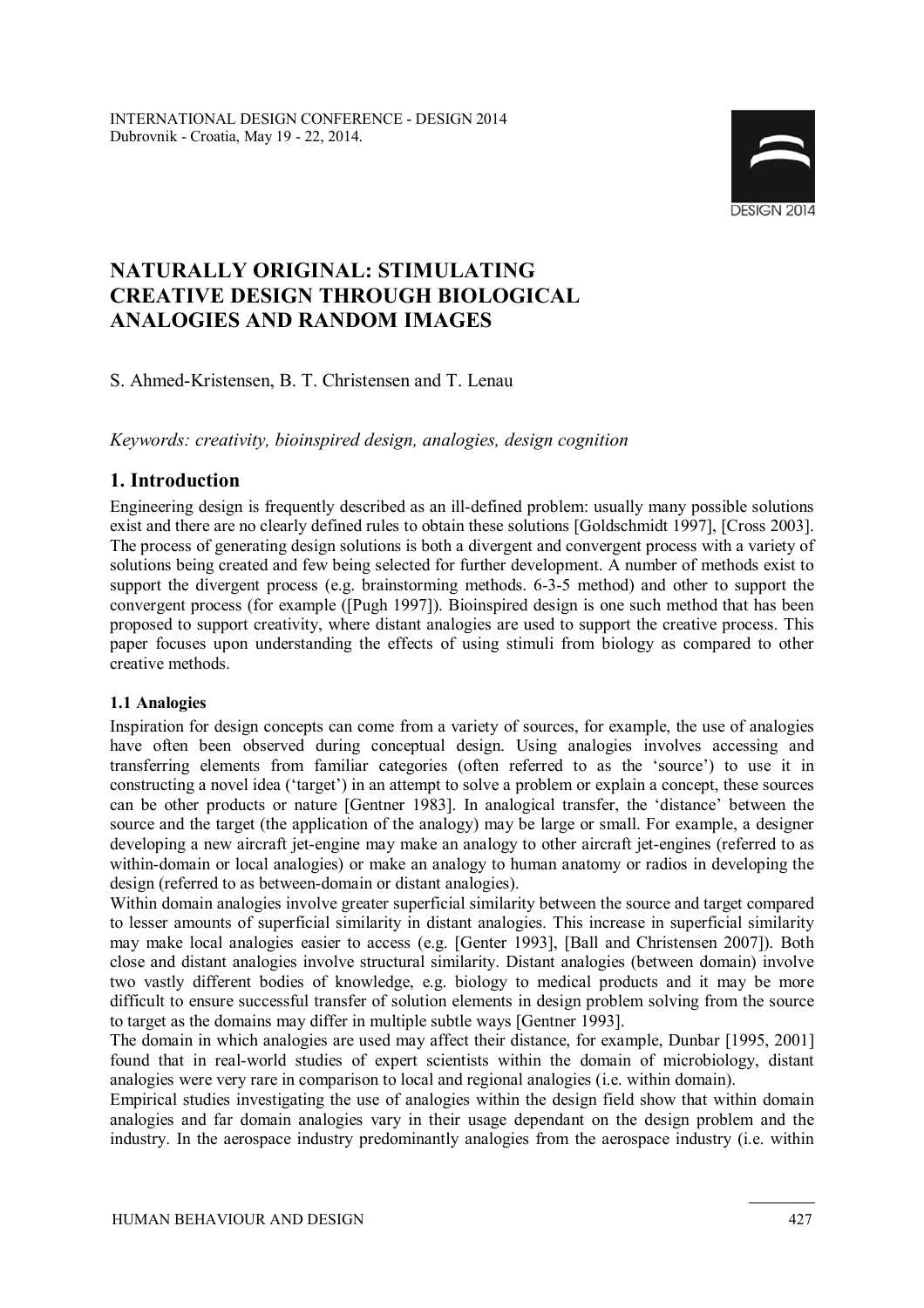domain) were observed [Ahmed and Christensen 2009] whereas in studies of toy designs predominantly between domains analogies were observed [Ball and Christensen 2009]. In design, Casakin [2004] found that in an experimental study of visual analogy both novices and experts produced more between-domain than within-domain analogies.

Studies from the design field indicate that between domain analogizing is frequently used, however the design domain and design task in question may in part determine the appropriateness of using within or between domain analogies. The more radical innovation type task [Ball and Christensen 2009], thus produced more between domain analogies than in less innovative domains, e.g. variant design tasks such as in the aerospace industry [Ahmed and Christensen 2009].

### **1.2 Fixation and analogical distance**

The effect of fixation (being limited and biased in one solution) maybe a concern with analogies. Research on fixation and exemplar influence in generative tasks supports the notion that having or making examples available will bias people's creations toward features in those examples. A number of studies have shown how providing [Jansson 1991], [Ward 1994], [Marsh 1999], [Dahl 2001], [Jaarsveld 2005] or retrieving [Ward 1994] existing examples may inhibit generative creative processes. Examples in this sense lead to a higher proportion of property transfers from the examples into the subject's own work [Marsh 1996] and notably given objects from similar domains share more superficial similarity than objects from dissimilar domains. Since superficial similarity is one of the key driving forces of analogical access, this lead to the expectation that the presence or availability of within-domain exemplars increases the likelihood of within-domain analogizing [Marsh 1996]. In other words, the presence of within-domain examples may make it difficult for creative problem solvers to break away from local analogies, since superficial similarity dominates access, and distant analogies are less superficially similar than local analogies. Therefore providing designers with prior within-domain examples result in a bias toward creating features contained in those examples [Linsey 2007]. This was supported by Christensen and Schunn's [2009] study of engineering designers illustrating that the prevalence of between domain analogies in design conversations are reduced when referencing prototypes as opposed to design conversation that is unsupported by such prototypes. The result suggests that if exemplars are present, the designers are less likely to think about other domains than the present one. Lindsey et al.'s [2007] study with design students found that the representation of analogies also influences originality. Analogies presented more generally facilitated the use of the analogy in novel solutions. Furthermore, the proportion of between domain analogies used was a strong indicator of the originality of the resulting design. Apparently, the presence of one or more within-domain exemplars hindered students in producing original responses.

### **2. Research Aims**

From the literature, research into developing tools for biomimetic (bioinspired) design was evidence with an large number of efforts to use biology to support conceptual design (e.g. [Cheong 2008], [Sarkar 2008], [Lenau 2010], [Lenau 2011]) and also a number of studies to investigate the use of analogies within creativity were reviewed. The studies point to the fact that variant design domain are more likely to use analogies that are closer to the source and more original design problems are likely to use more between domain analogies. However the studies do not show the expected benefit from using analogies from nature over other types of creative stimuli. Bio-inspired design is an area of interest to a number of researchers working within creativity (e.g. [Vincent 2003], [Cheong 2012], [Goel 2012]). Similarly, little is known about the effects of using stimuli from biology as opposed to other stimuli on the creative process and on the solutions produced. Hence this paper focuses upon the effect of using biological analogies versus random images during facilitated brainstorming sessions, using industrial problems.

The research is primarily interested in the benefit of using inspiration from biology for supporting engineering design, hence the effect of using biological analogies was investigated and rather than comparing this to no stimuli, random images were used as a control. The aim of the research was to investigate the effect of using biological stimuli and random stimuli on the originality and usefulness of solutions. For this research these were defined as: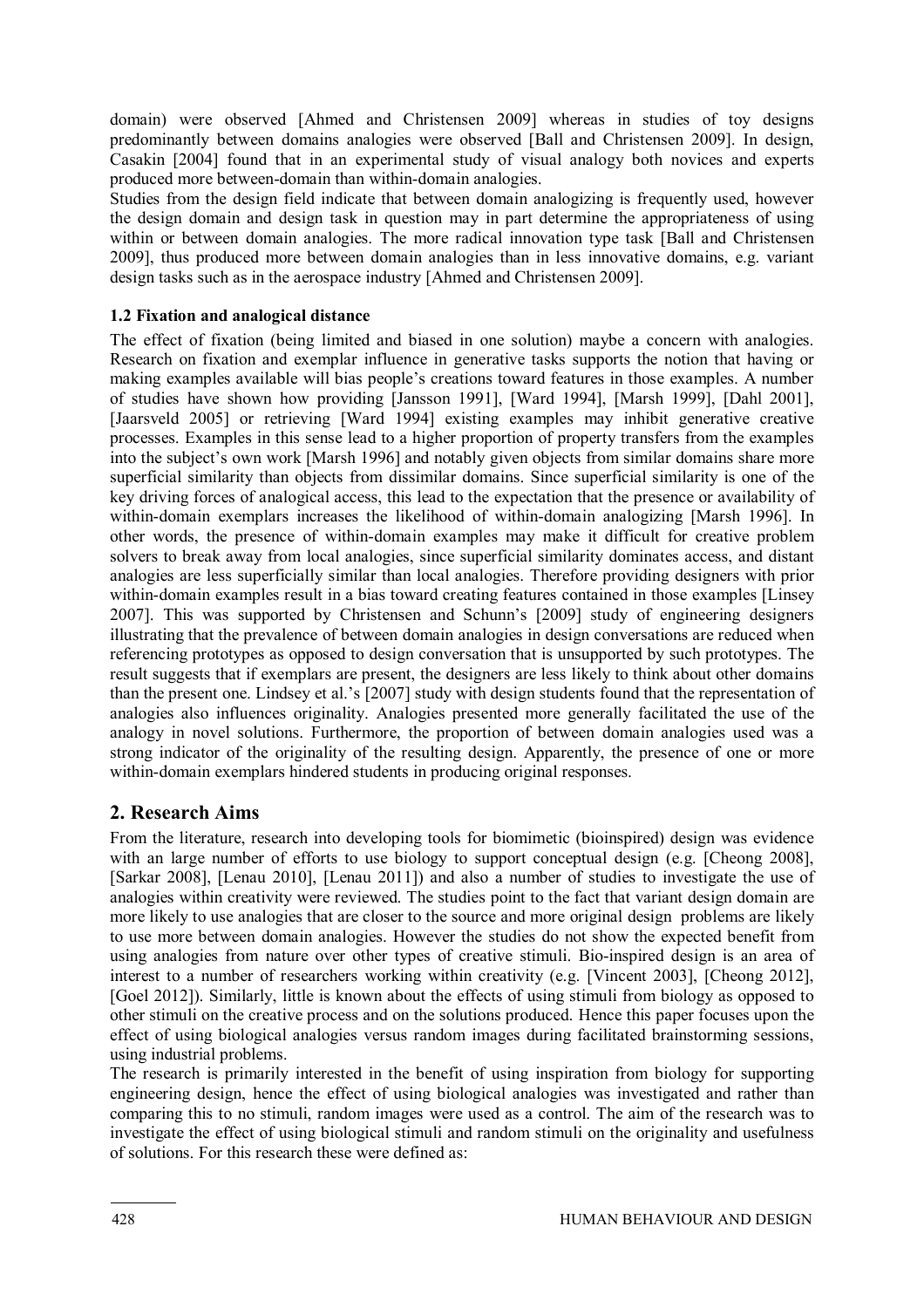- Originality: in relation to past solutions (within the company and on the market)
- Level of usefulness: the potential value of the solution

In addition to these aims, the secondary aim of assessing the process of using these two different stimuli was also of interest

### **3. Method**

Two experiments were conducted with six participants from industry. The participants were from four different companies, and were asked in advance to send a problem description of an ongoing problem within the company. The problems were selected by companies represented problems with a potential to improve the market value of their products. Two problems statements were used for the experiment. The problem statements consisted of a short description of the problem, a couple of lines describing the context plus a few functions described as noun and verbs. The problem statements are shown below. The functions for each statement were used to search for analogies from biology from the Asknature website. The website utilizes a taxonomy that can be used for searching, and this was used with the function terms.

As more analogies were found that were feasible to be employed during the duration of the experiment, a random number generator was used to select the analogies so that 5 analogies were found for each function term for the two problems (see Table 3). For each of the biological analogies, a 'biocard' was produced which was adapted from the asknature website, with redundant information (references, list of experts, etc.) removed and the functions, as described in the problem statement, was clearly stated the top of each card, e.g. store liquid, to facilitate the selection of the cards during the brainstorming activity.

| Team          | Problem                                 | <b>Session 1</b> | <b>Session 2</b> |
|---------------|-----------------------------------------|------------------|------------------|
| Team 1        | Colour changing materials               | Biological cards | Random images    |
| <b>Team 2</b> | Handle liquid within a<br>limited space | Random images    | Biological cards |

**Table 1. Experiment with team problem and method** 

The participants worked in two teams of three and were asked to generate solutions for one of the two problems for a total of thirty minutes. To control the effect of the experience of the team, the problem owners were placed in the team in which their problem was being solved. In addition, the same team worked on the same problem with both methods, while the order that the teams received the methods was reversed to take into consideration any learning effect (see Table 1). The participants experience and background is summarized in Table 2.

| <b>Team</b>        | Participant                            | <b>Level of Experience</b>              |
|--------------------|----------------------------------------|-----------------------------------------|
| Team 1             | Problem Owner 20+ years Headset Design |                                         |
| Colour<br>Changing |                                        | 4 years Engineering Design              |
| Material           |                                        | 2 years Medical Instrument Design       |
| Team 2             |                                        | Problem Owner (2 years) Medical Devices |
| Handle Liquid      |                                        | 1 year Headsets design                  |
|                    |                                        | Four years Architect Consultancy        |

**Table 2. Background of participants** 

The problem owners presented the problem prior to the brainstorming sessions, and showed examples of the products. The teams were also supplied with written instructions. The teams worked on the same problem, e.g. controlling liquid for an ostomy pouch, for two sessions of thirty minutes. For each session the teams were given either the random images or the biological cards. The teams were instructed to pick up the cards as they wished individually. The order of working with the biological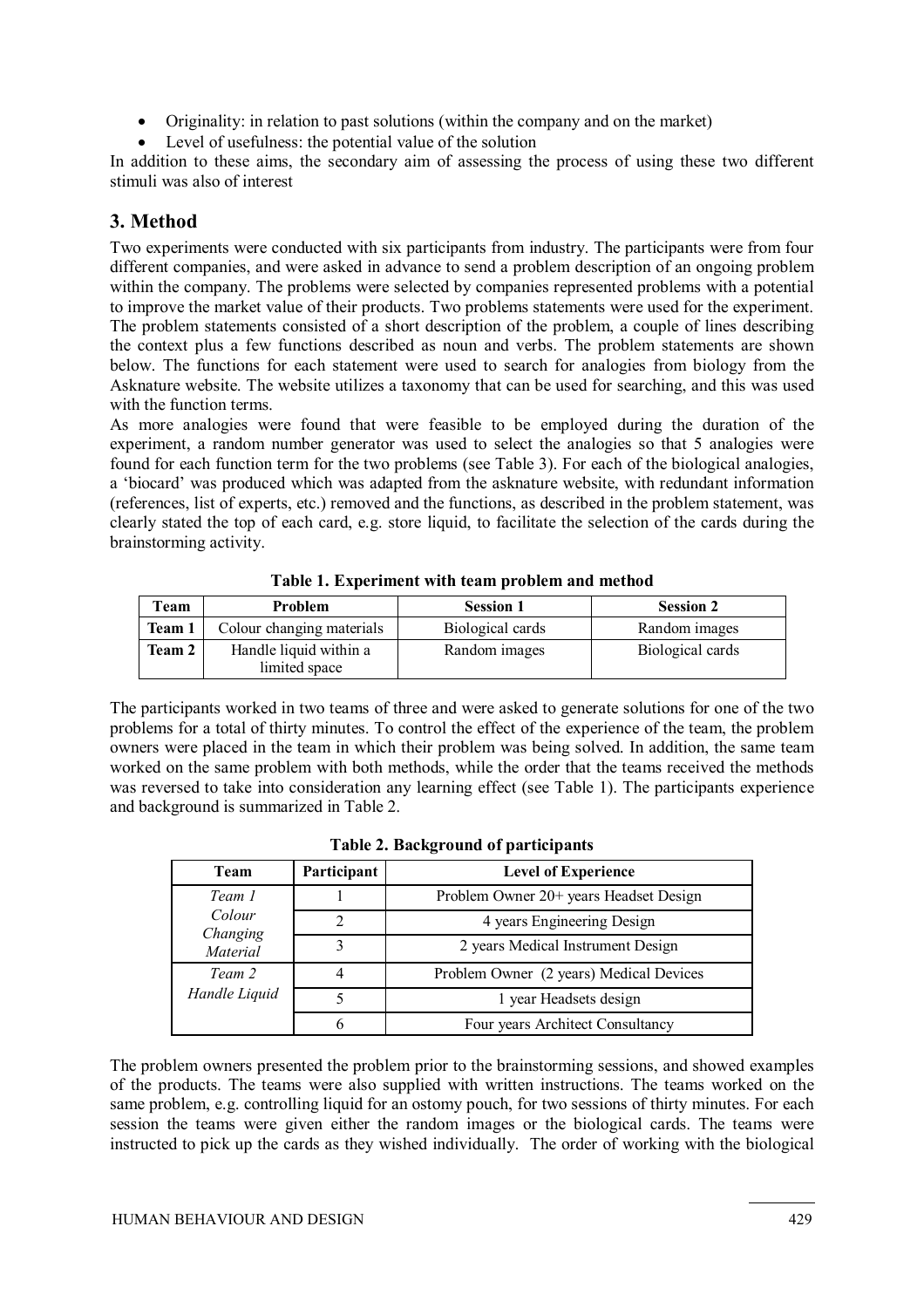cards and random images was switched for the two teams, to counteract for tiredness and learning effect, after working on the same problem. The teams brainstormed aloud and adapted each other's solutions. However the solutions were sketched individually. All sessions were video recorded, and solutions were collected on individual sheets and colour codes were applied enabling the tracing of the individual authors of the idea. For the presented research, the video recordings were only used to establish idea generation time points.

| <b>Technical Problem:</b>       | Color changing materials                                                                                            | Handle/control liquid output<br>within a limited space                                                                 |  |
|---------------------------------|---------------------------------------------------------------------------------------------------------------------|------------------------------------------------------------------------------------------------------------------------|--|
| Main issue and context          | Design of headset. To reduce<br>stigma and investigate colour<br>changing materials to make<br>headphones discreet. | Reduce leakage and hence<br>insecurity in Ostomy pouch<br>where human waste (e.g. urine<br>or liquid stool) is stored. |  |
| <b>Functions (search words)</b> | Color changes with color of<br>environment                                                                          | Control Liquid                                                                                                         |  |
|                                 | Dirt resistant surface                                                                                              | <b>Change Consistency</b>                                                                                              |  |
|                                 | Color adaptation                                                                                                    | Handle Volume                                                                                                          |  |

|  |  | Table 3. Problems described with function terms |
|--|--|-------------------------------------------------|
|  |  |                                                 |

For the random pictures method, initially 1000 pictures were chosen randomly from picture sites on the Internet (such as Shutterstock, for more details on the pictures, see [Christensen 2010]). All pictures were in high resolution. From this initial sample of images, only images containing focal objects or persons were selected (effectively removing images of abstract art or images where the content could not be discerned). From this restricted sample, all pictures that contained nature were removed to ensure that no information from the biocards could be duplicated. The random images depicted photos of people, products, contexts and situations, for example bubbles or a toilet. The images were selected using random number generators where repeated images (if the same random number was generated) were also removed, 5 images were randomly selected for each function (see Table 4 and Table 5) to ensure that the same number of random cards was available as the number of the biocards during the brainstorming sessions. Two non-overlapping sets of 20 and 15 images were used for the two experimental groups respectively, the number of random images matched the number of biocards for each problem.

#### **Table 4. Corresponding analogy for functions and sub-functions for the controlling liquid problem**

| <i>Function</i> | Taxonomy                            | Corresponding analogy                                                                        |
|-----------------|-------------------------------------|----------------------------------------------------------------------------------------------|
| Control liquid  | Capture, absorb, filter<br>liquid   | Brown dog tick, Barking spider, Welwitschia,<br>Bromeliads, Tree frog                        |
|                 | Distribute liquid                   | Plants (vascular systems), Plants (xylem), Oaks,<br>Phalarope, Plants (vein system)          |
|                 | Avoid loss of liquid                | Human (skin), Lungfish, Quiver tree, Pebble<br>plant, Umbrella thorn trees                   |
|                 | Modify size, shape,<br>mass, volume | Pine (cone scales), Worms (skin aids movement),<br>Sea anemone, Hawk moth, Resurrection fern |

#### **Table 5. Corresponding analogy for functions and sub-functions for the changing colour problem**

| Function      | Taxonomv            | Corresponding analogy                               |
|---------------|---------------------|-----------------------------------------------------|
| Change $(\&$  | Modify state/light. | Morpho butterfly, Ray-finned fish, Giant wasp, True |
| adapt) colour | colour (Generate    | wasp, Marble berry                                  |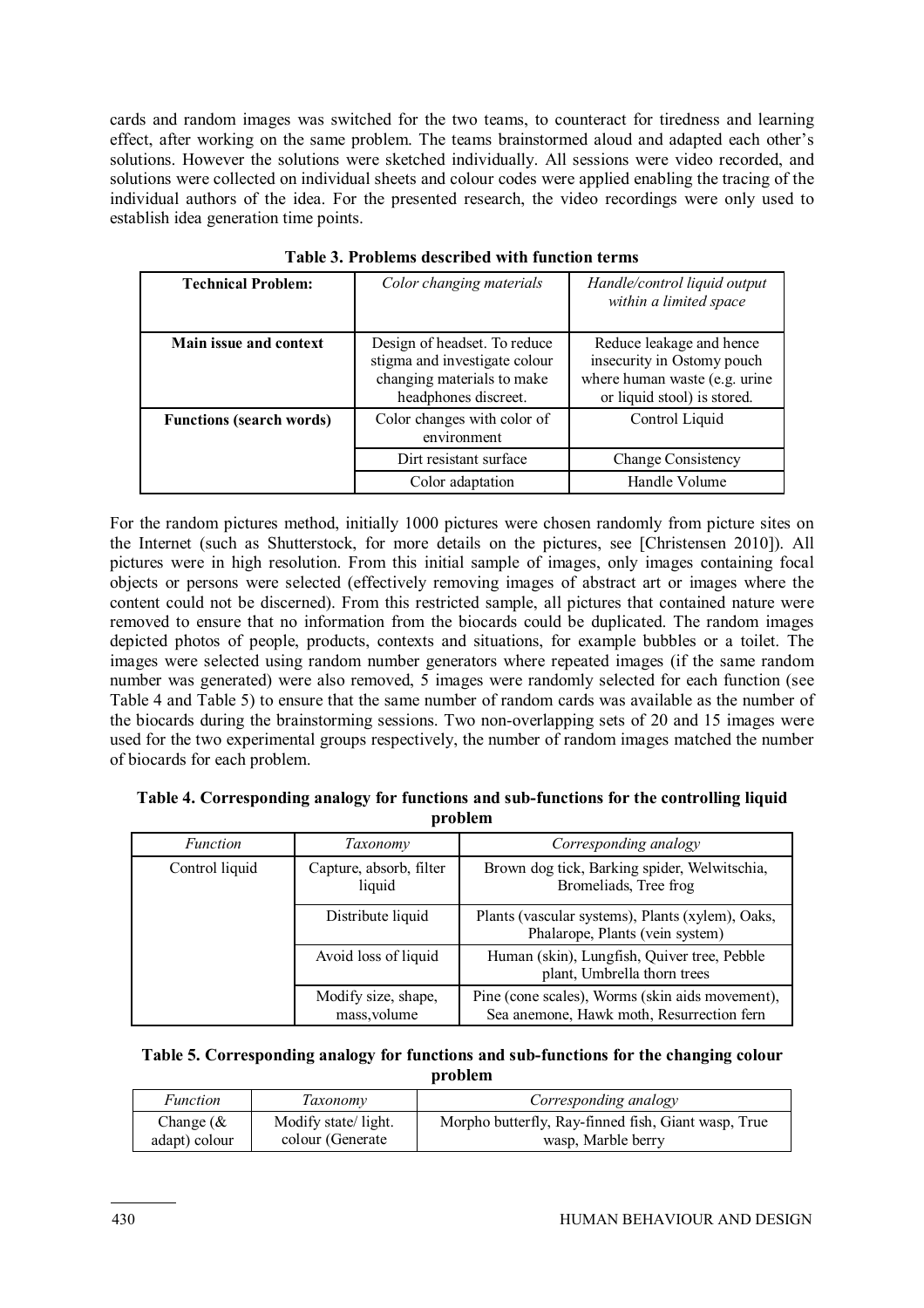|                                             | colour & adapt colour)                                   |                                                                                    |
|---------------------------------------------|----------------------------------------------------------|------------------------------------------------------------------------------------|
| Discrete<br>appearance $\&$<br>Adapt colour | Protect from biotic<br>factors > Animals<br>(camouflage) | Cuttlefish, Lionfish, Caddisflies, Pebble plants,<br>Earthworm                     |
| Dirt resistant                              | Prevent from dirt. solid                                 | Common earthworm, Morpho butterfly, Sacred lotus,<br>African mole-rat, Tokay gecko |

### **3.1 Hypothesis**

Prior to the experiment it was hypothesized that:

H1: More solutions would be produced using the random images than the biocards

Measure: the number of solutions produced in the two thirty minutes sessions using the random images and using the brainstorming. In addition the participants evaluation of the influence of the biocards on the originality of the solutions they produced.

As the biocards contained much more information, they were an A4 page with text and photos and were prepared in advance to match the functions described in the problem statement, these were expected to require a greater time to process in comparison to the random images. In addition, as these are examples of between domain analogies, these were expected to require more time to understand and then transfer to the context of the engineering problem.

H2: Brainstorming with the Bio-cards would produce more original ideas than with the random images.

Measure: originality scores applied by the problem owners and comparison of participants' evaluation Previous research in the use of analogies shows that the distance (how far removed the analogies are from the context they are applied to) is related to originality, in that variant design domains tend to use more within domain analogies and more original design domains use more between domain analogies. Hence it was hypothesized that distant analogies were more likely to produce highly original solutions then close analogies (within domains). Since the biocards are from nature they are examples of between domain analogical sources and therefore were expected to produce original solutions when compared to random images which only in some cases are expected to lead to original solutions

H3: Brainstorming with the biocards was expected to produce more useful ideas.

Measure: the usefulness scores applied by the problem-owners and comparison with the participants' evaluation of the influence of the biocards on the usefulness of the solutions they produced.

As the biocards were produced in advance to match the function of the problem descriptions they were expected to (due to the pre-selection of the input ensuring relevant information) lead to more useful solutions than with the random images. In addition the information in the biocards described a phenomena observed in nature carrying out the same function as in the design problem, whereas the random images did not describe any principles/solutions but were simply images.

#### **3.2 Evaluation of solutions and Process**

Evaluation of solutions: As the problem owners were considered the experts of the problem domain (medical device and headset designs) they were asked to evaluate the solutions (including their own) with respect to originality and usefulness. The problem owners were present during the brainstorming and contributed to the solutions, however they had not been exposed to the images or biocards before the brainstorming session. A seven point scale was used where the product owners assessed the solutions that were produced in that session (see Table 6, a similar scale was used for usefulness). They were asked to assess the usefulness and originality of each solution as defined in section 2. While the evaluation method of asking problem owners to evaluate team ideas can said to be strong on external validity, it suffers from a lack of a measure of reliability given we were unable to obtain multiple expert ratings.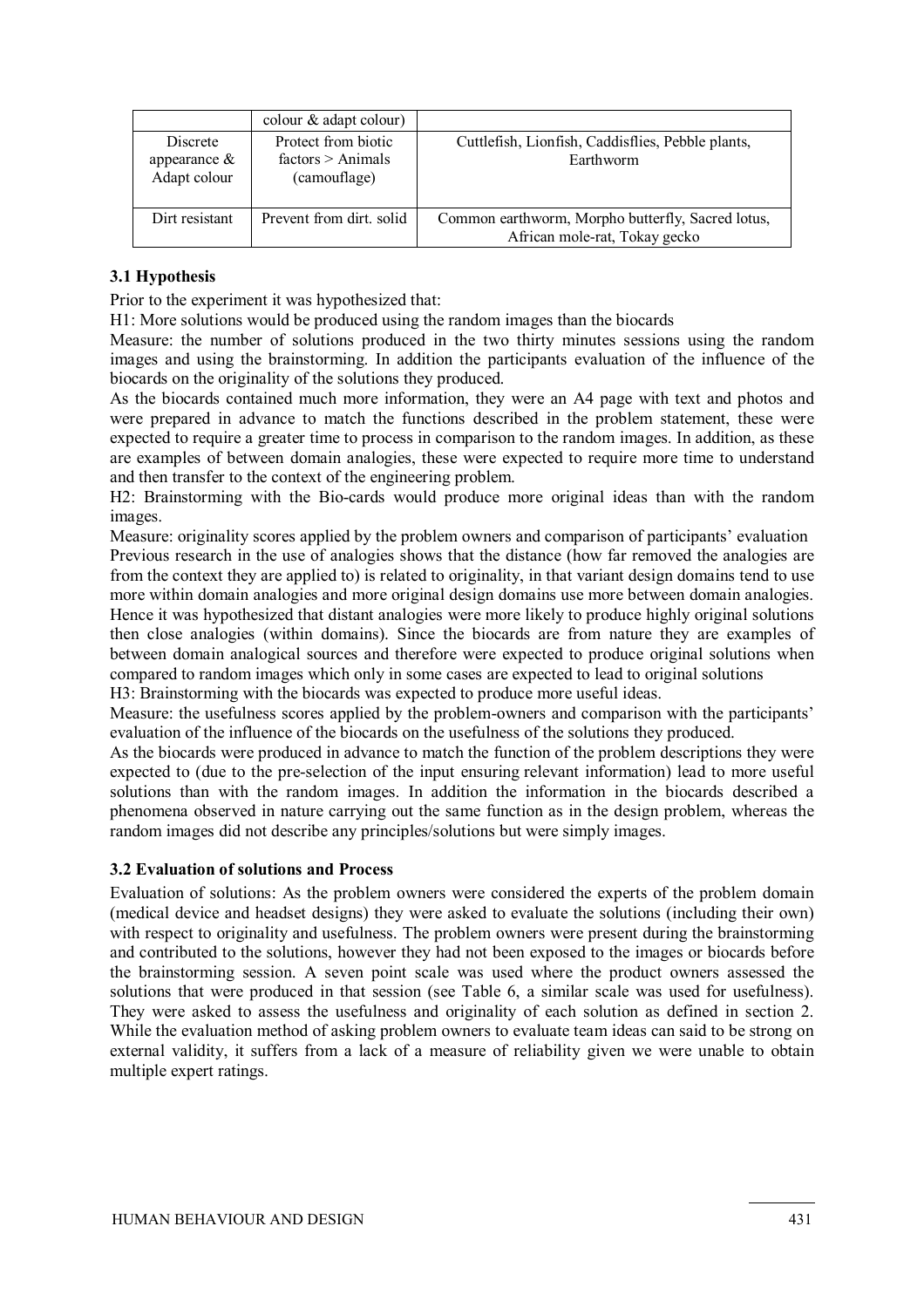| Verγ<br>unariginal | Qite<br>unoriainal | Slidtly<br>unoriginal | Neither<br>unoriginal/<br>original | Sightly<br>criginal | <b>Quite Criginal</b> | <b>Very Original</b> |
|--------------------|--------------------|-----------------------|------------------------------------|---------------------|-----------------------|----------------------|
| -3                 | -4                 |                       |                                    |                     |                       |                      |

Evaluation of process: In addition to the assessment of the solutions by the problem owners, the process of using the biological and random images was also assessed. The participants were asked to rate (for both the random images and the biocards in turn):

- The number of solutions that were inspired by the cards (*results*)
- The effect of using the cards on the level of originality (*results*)
- The effect of using the cards on the level of usefulness (*results*)
- How easy it was to use the cards (*learning*)

These questions, as indicated above, combined with the assessment of the solutions covered the *learning* and r*esult* parts of the Kirkpatrick [1959] model to assess tools and methods. In addition comments were collected from the participants to cover the *reaction* to the methods*,* whereas change resulting in the designers *behaviour* (the last part of Kitkpatrick model) was not assessed.

# **4. Findings**

It was hypothesized (H1) that as the biocards would require more processing time (due to the textual information) more solutions would be produced during the session using the random images than with the biocards. Looking across both teams, a total of 105 solutions were produced, 56 with the random images and 49 with the biocards (see Table 7). More ideas were produced in the 2<sup>nd</sup> half of the biocard session than the 1<sup>st</sup> half (59 %) when compared to random images (36 %) ( $\chi^2(1) = 5.78$ ,  $p < .02$ ) in support of the hypothesis, suggesting that the first part of the biocard session was mainly spent on comprehending the source analogs, i.e. understanding the biological analogies and how these could be transferred to the engineering design problem, thus limiting idea generation.

|                                       | <b>Brainstorming Method</b> |                 |             |  |
|---------------------------------------|-----------------------------|-----------------|-------------|--|
| Team and<br>problem                   | Random<br>Images            | <i>Biocards</i> | <b>Both</b> |  |
| Team 1:Color<br>changing<br>materials | 36                          | 26              | 62          |  |
| Team 2: Control<br>liquid             | 20                          | 23              | 43          |  |
| <i>Both teams:</i>                    | 56                          |                 | 105         |  |

**Table 7. Number of solutions produced with each stimuli** 

Originality: From the second hypothesis (H2) it was expected that the solutions that were produced through using the biocards would be more original than those with the random cards.

The evaluation of the solutions showed that this was indeed the case with the mean of the solutions being 1.29 for originality (i.e. between slightly to quite original) as opposed to 0.03, i.e. just above (neither original/or unoriginal) the solutions produced using the random images (see Figure 1) (*t* (103)  $= 3.48$ ,  $p \le 0.001$ ). Figure 1 shows that the originality of the solution increased with the biocards, and that this effect was true for both cases, but was very apparent in the team working with the colour change problem.

Usefulness. From the third hypothesis (H3) it was expected that the solutions that were produced through using the biocards would be more useful than those with the random cards. The evaluation of the solutions showed a slight decrease with the level of usefulness for solutions produced with the biocards (mean of 0.49) than those with the random cards (mean of 0.61), i.e. both of these were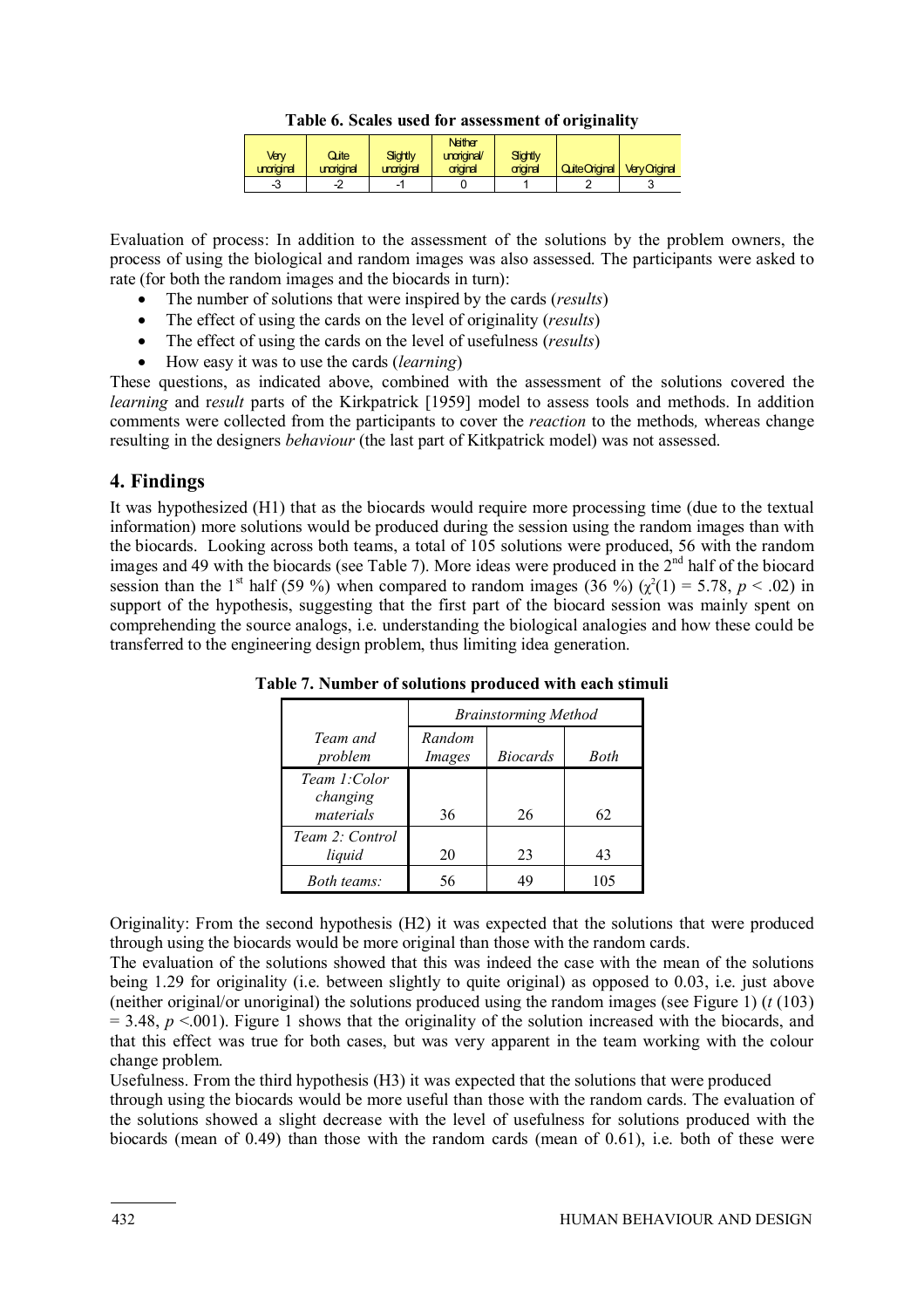between not useful/or useful to slightly useful in the evaluation scale (see Table 6). However, an independent t-test showed that these results were not significant  $(t(103) = -0.38$ , NS). Therefore this hypothesis was rejected.

|                          | Approach        | $No$ of  | Mean   | Std.      |
|--------------------------|-----------------|----------|--------|-----------|
|                          |                 | concepts |        | Deviation |
| Originality              | <b>Biocards</b> | 49       | 1.2857 | 1.84      |
|                          | Random          | 56       | 0.0357 | 1.84      |
| <i><b>Usefulness</b></i> | <b>Biocards</b> | 49       | 0.4898 | 1.65      |
|                          | Random          | 56       | 0.6071 | 1.52      |

**Table 8. Originality and usefulness of solutions with random images and using biocards** 

Evaluation of process: Each of the participants were asked to evaluate the process. They evaluated the influence of the biocards and random cards on the originality and the usefulness of the solutions they produced. The level of originality as assessed by the participants (as opposed to the assessment of the solutions by the problem owners) for their solutions produced using the biocards was assessed as the same as with random images (1.25. slightly to quite original) with both approaches. Hence the participants perceived both approaches as raising their originality of their own solutions, whereas the problem owners evaluated the solutions produced with the biocards as more original.

The participants evaluated the level of usefulness as being higher with the biocards (1.83, i.e. leaning towards quite useful) than in comparison with the random images (0.83 i.e. slightly useful) see Table 9. This was in contrast to the results as evaluated by the problem owners, where no significant differences were observed. One reason for this maybe the level of information supplied in the sketches (very few annotations and a quick sketch) see Figure 2, Figure 3, was not detailed enough for a thorough explanation of the solution and hence difficult to assess.



**Figure 1. Originality for solutions created using random and biocards** 

Ease of using the approach: The participants also assessed how easy it was to learn the two approaches. The random images were assessed as very easy (mean of 2) as opposed to the biocards that were rated neither easy nor difficult to use (mean of -0.08, sig. (2.tailed 0.03), see Table 9. This indicates that the random images were much easier to use, which is somewhat to be expected as biocards are distant analogies hence require more effort to process and transfer to a new target analog, i.e. to the design problem.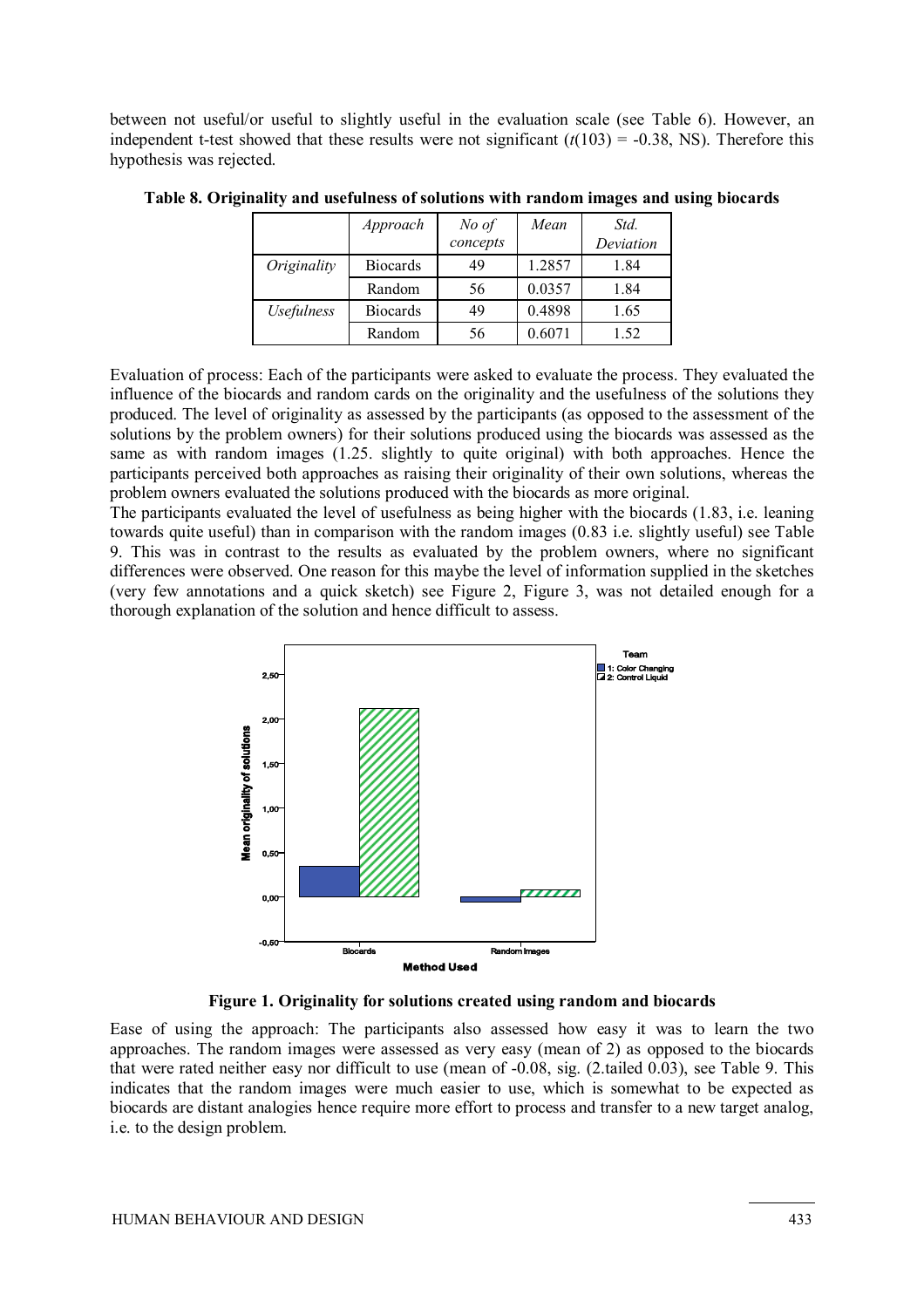| Measure     | Methods         | Mean   | <i>Std. Deviation</i> |
|-------------|-----------------|--------|-----------------------|
| Usefulness  | <b>Biocards</b> | 1.83   | .75                   |
|             | Random          | 0.833  | 1.47                  |
| Originality | <b>Biocards</b> | 1.25   | 1.41                  |
|             | Random          | 1 25   | .76                   |
|             |                 |        |                       |
| Learning    | <b>Biocards</b> | 0.0833 | 1.62                  |
|             | Random          | 2.00   | 1.10                  |

Table 9. Assessment of process by participants



 **Figure 2. Example solution for control liquid Figure (biocards)** 



 **Figure 3. Example solution for control liquid (random)**

### **5. Conclusions**

The aim of the research was to investigate the effect of using biological stimuli and random stimuli on originality and usefulness two industry problems. The problem statements were used to create relevant biocards and a control with random images was used to understand the effect of both approaches on the originality with random images was used to understand the effect of both approaches on the originality and usefulness of the solutions produced. Counter to expectations the random images acted as much more than a control, and the participants used the images as inspirational associations prompting ideas, whilst the biocards were used more directly as analogies. These differences can assist in understanding when to apply these methods to facilitate creativity during the design process. The random images were able to activate a wide variety of associations that translate into amongst others, personas of possible uses of the products, and also situations where the product would be used. Whereas the biocards focused primarily on understanding the principles employed in nature and transferring these to the design problem. The bi ocards hence maybe more appropriate in brainstorming when the problem space is well mapped out, i.e. convergent phase, whereas the random images maybe more useful at earlier parts of the design process, where the needs and specification of the product need to be understood, i.e. during divergent thinking and task clarification. Many of the random images triggered the identification of user needs. of the research was to investigate the effect of using biological stimuli and random stimuli on<br>y and usefulness of solutions. An experiment with industry participants was conducted with<br>stry problems. The problem statemen than a control, and the participants used the images as inspi<br>whilst the biocards were used more directly as analogies. These<br>when to apply these methods to facilitate creativity during th<br>were able to activate a wide vari **This P. Absormer of process** particle and<br>
Mereover Mechanis 1.8 (and the per more of as in the period of as in the period of the per more of as in the per more of as is respected to the per more of the per more of the p two industry problems. The problem statements were used to create relevant biocards and a control with random images was used to understand the effect of both approaches on the originality and usefulness of the solutions p Table 9. Assessment of process by participants<br> *bostniness* Boomta 1610, *Position*<br>
Bostniness Boomta 183<br>
Criginality Biocards 183<br>
Criginality Biocards 12.5 76<br>
Craming Biocards 12.5 76<br>
Learning Biocards 12.5 76<br>
Lear o the phenomena observed, and<br>space is well mapped out, i.e.<br>at earlier parts of the design<br>nderstood, i.e. during divergent<br>e identification of user needs.<br>biocards, to increase originality the effect of both approaches on the originality and<br>to expectations the random images acted as much more<br>images as inspirational associations prompting ideas,<br>analogies. These differences can assist in understanding<br>ativi

The experiment showed that it is possible to use distant analogies, i.e. bioca of the solutions. Although previous studies have shown this when compared to no method, this was also found to be true against another source of stimuli (the random images), this is an important finding to encourage research in bioinspired design. Although the two methods produced a similar number of ideas, they did so at distinct rates, where the biocards had fewer ideas initially, presumably due to analog source comprehension and alignment processes. In this interpretation, it should be noted that the experimental choice to use 5 biocard source analogs per session probably affected the idea production rate: more biocards would likely have further decreased idea production, as more time finding to encourage research in bioinspired design. Although the two methods produced a similar number of ideas, they did so at distinct rates, where the biocards had fewer ideas initially, presumably due to analog source participants' subjective evaluation of the methods showed that both random images and **biocards** increased the originality of the solutions, and the biocards were perceived as more useful. However, the biocards were also more difficult to use, this phenomenon is to be expected when translating ing and task clarification. Many of the random images triggered the identification of user needs.<br>experiment showed that it is possible to use distant analogies, i.e. biocards, to increase originality<br>e solutions. Although finding to encourage research in bioinspired design. Although the two methods produced a similar number of ideas, they did so at distinct rates, where the biocards had fewer ideas initially, presumably due to analog source rds,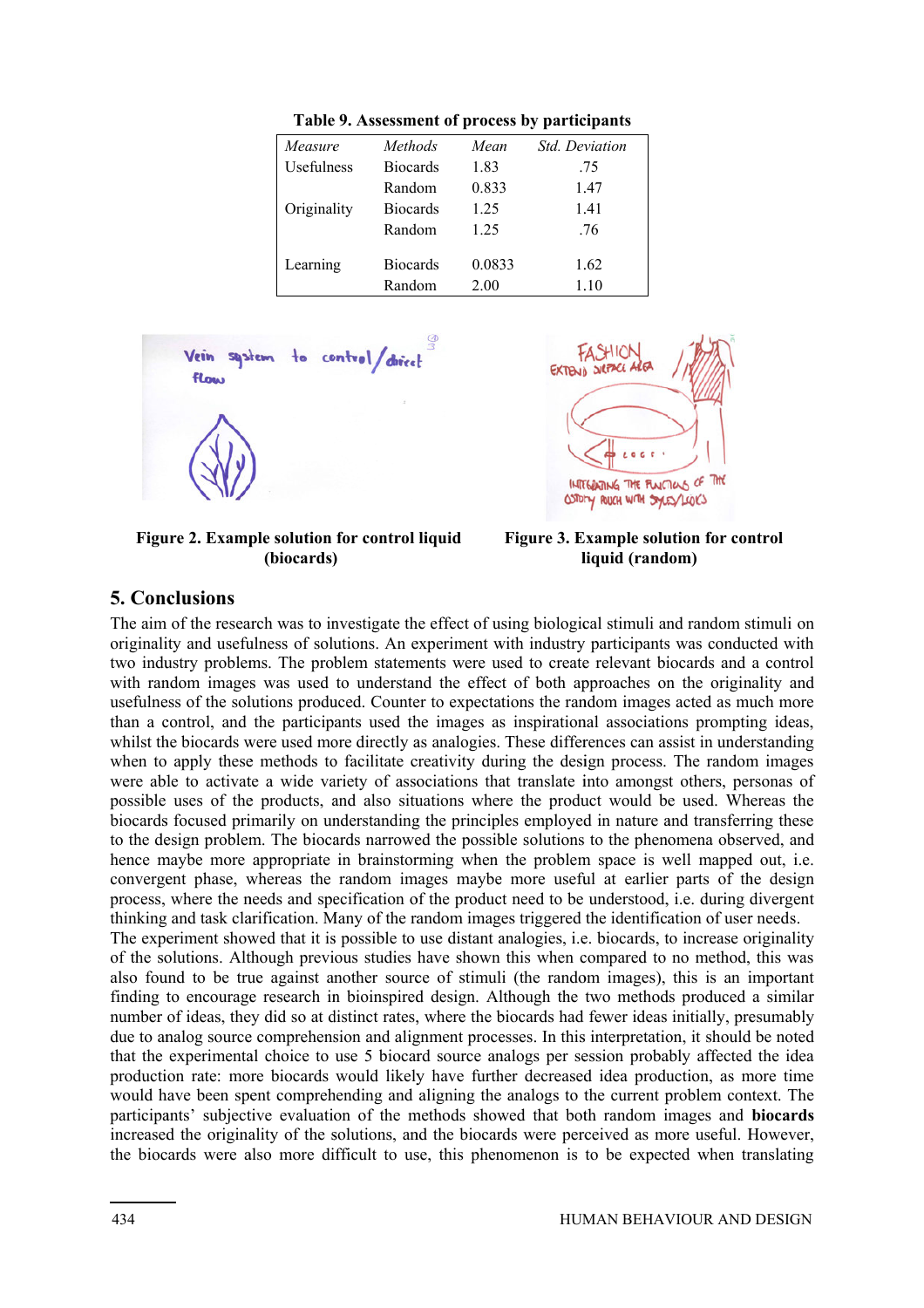knowledge from a vastly different domain (biology) to another (engineering domain) and hence requires researchers to focus efforts upon how to best to represent biological knowledge in order to better facilitate transfer to engineering design.

#### **Acknowledgments**

The authors than the participants, the Danish Council for Strategic Research for funding the project, and Marta Perez for assistance in preparation of the experiment

#### **References**

*Ahmed, S., Christensen, B. T., "An In Situ Study of Analogical Reasoning in Novice and Experienced Design", Engineers Journal of Mechanical Design vol: 131. issue: 11, 2009, pp. 111004.* 

*Ball, L. J., Christensen, B. T., "Analogical Reasoning and Mental Simulation in Design: Two Strategies Linked to Uncertainty Resolution", Paper presented at DTRS7 - Design meeting protocols, 2007, pp. 83-89.* 

*Ball, L., Christensen, B. T., "Analogical reasoning and mental simulation in design: Two strategies linked to uncertainty resolution", Design Studies. 30(2), 2009, pp. 169-186.* 

*Casakin, H., "Visual Analogy as a Cognitive Strategy in the Design Process: Expert versus novice performance", Journal of Design Research 4, 2004.* 

*Cheong, H., Shu, L. H., "Automatic extraction of causally related functions from natural-language text for biomimetic design", Proceedings of ASME International Design Engineering Technical Conferences and Computers and Information in Engineering Conference, Chicago DETC2012-70732, 2012.* 

*Cheong, H., Shu, L., Stone, R., McAdams, D. A., "Translating Terms of the Functional Basis into Biologically Meaningful Keywords", Proceedings of the ASME 2008 Int. Design Engineering Technical Conf. & Computers and Information in Engineering Conference. Brooklyn. NY, 2008.* 

*Christensen, B. T. "Images of users and products shown during product design increase users' willingness-to-use the innovation", AIEDAM, vol 24, 2010, pp. 179-189.* 

*Christensen, B. T., Schunn, C. D., "The role and impact of mental simulation in design", Applied Cognitive Psychology, 23, 327-344. Dunbar, K. and Blanchette, I., 2001, "The Invivo/invitro Approach to Cognition: The Case of Analogy," Trends in Cognitive Sciences 5, 2009, pp. 334-339.* 

*Cross, N., "The Expertise of Exceptional Designers", Proc. Expertise in Design Thinking Research Symposium 6, Sydney, 2003, pp. 23-35.* 

Dahl, D. W., Moreau, P., "The Influence and Value of Analogical Thinking During New Product Ideation", *Journal of Marketing Research 39, 2002, pp. 47-60.* 

*Dunbar, K., "How Scientists Really Reason: Scientific Reasoning in Real-world Laboratories", In: Sternberg, R. J. and Davidson, J. E. eds., "The Nature of Insight," The MIT Press, 1995, pp. 365-395.* 

*Dunbar, K., "The Analogical Paradox: Why Analogy is so Easy in Naturalistic Settings Yet so Difficult in the Psychological Laboratory", In: Gentner, D., Holyoak, K. J. and Kokinov, B. N. eds., "The Analogical Mind: Perspectives from Cognitive Science," The MIT Press, 2001, pp. 313-334.* 

*Gentner, D., Rattermann, M. J., Forbus, K. D., "The Roles of Similarity in Transfer: Separating Retrievability from Inferential Soundness", Cognitive Psychology 25, 1993, pp. 524-575.* 

*Gentner, D., Stevens, A., "Mental Models", Lawrence Erlbaum, Hillsdale, NJ, 1983.* 

*Goel, A. K., Vattam, S., Wiltgen, B., Helms, M., "Cognitive, collaborative, conceptual and creative — Four characteristics of the next generation of knowledge-based CAD systems: A study in biologically inspired design", Computer-Aided Design — 2012, Volume 44, Issue 10, 2012, pp. 879-900.* 

*Goldschmidt, G., "Capturing Indeterminism: Representation in the Design Problem Space", Design Studies, 18(4), 1997, pp.441- 455.* 

*Jaarsveld, S., van Leeuwen, C., "Sketches from a Design Process: Creative Cognition Inferred From Intermediate Products", Cognitive Science 29, 2005, pp. 79-101.* 

*Jansson, D. G., Smith, S. M., "Design Fixation", Design Studies, 12(1), 1991, pp. 3-11.* 

*Johnson-Laird, P. N., "Analogy and the Exercise of Creativity", In: Vosniadou, S. and Ortony, A. eds., "Similarity and Analogical Reasoning," Cambridge University Press, 1989, pp. 313-331.* 

*Kirkpatrick, D. L., "Techniques for evaluating training programs", ASTD 13(11), 1959, pp. 3-9.* 

*Lenau, T., Dentel, A., Ingvarsdóttir, Þ., Guðlaugsson, T., "Engineering Design of an Adaptive Leg Prosthesis Using Biological Principles", Proceedings from Design 2010 conference. Dubrovnik. Croatia, 2010, pp. 331- 340.* 

*Lenau, T., Helten, K., Hepperle, C., Schenkl, S., Lindemann, U., "Reducing Consequenses of Car Collision Using Inspiration From Nature", IASDR2011 4th World Conference on Design Research. Delft. NL, 2011.*